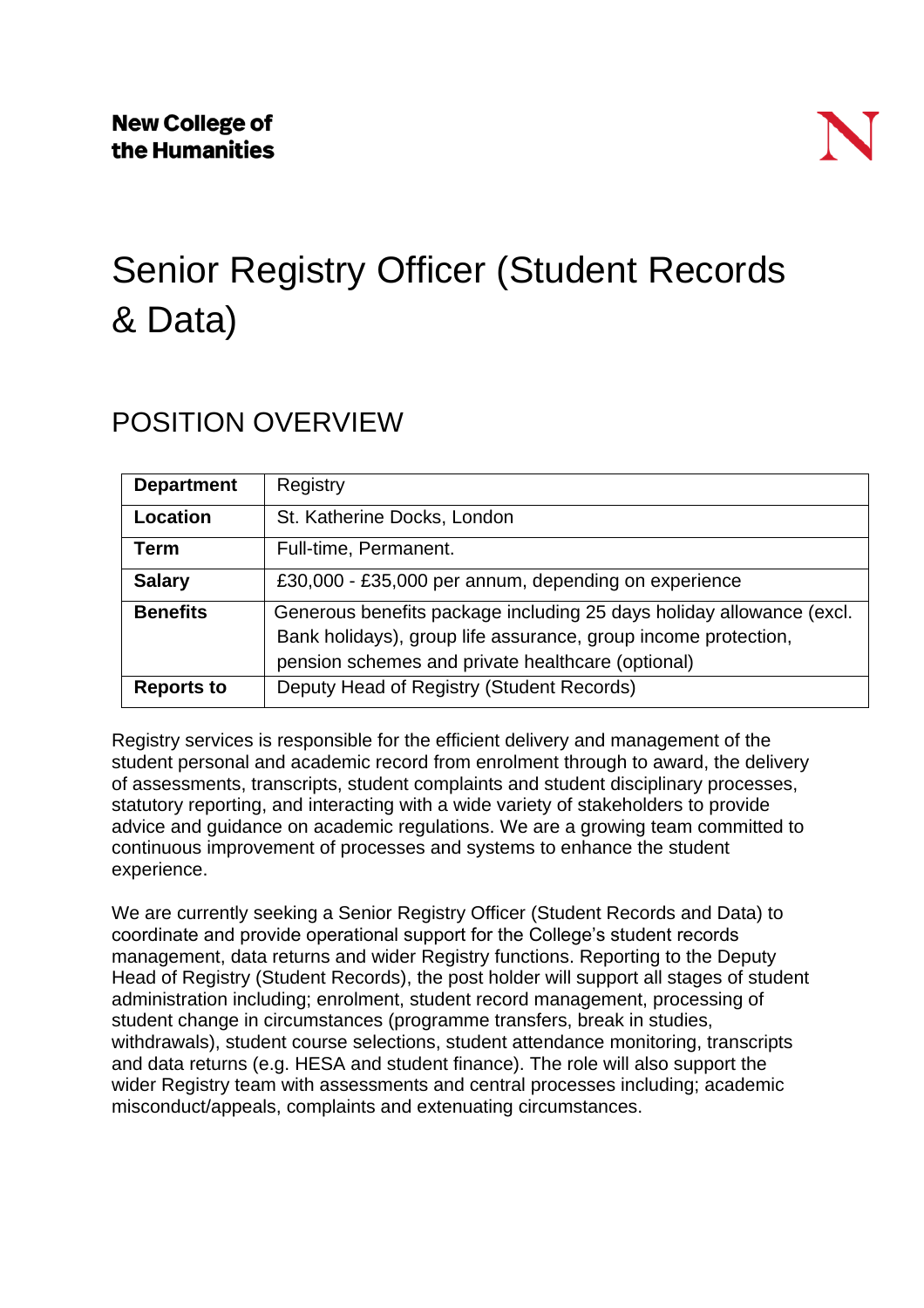## DUTIES AND RESPONSIBILITIES

- In collaboration with the Deputy Head of Registry (Student Records) [DHRSR] ensure efficient and effective operations for student records and data returns, providing high quality customer service.
- Responsible for a range of student record administration duties across the full academic cycle ensuring systems are maintained and updated, including but not limited to; creating and maintenance of individual student records, inputting large volumes of student data, programme and fees information is accurate, student record rollover, generating reports for Boards and inputting assessment marks.
- Coordinate the processing of student change in circumstances forms such as programme transfers, break in studies and withdrawals; updating the student record system to reflect these changes in an accurate and timely manner.
- Support the DHRSR with the coordination of enrolment and re-enrolment processes, ensuring student records are created and/or rolled forward following the outcome of progression boards and reviewing data to ensure compliance with HESA requirements.
- With direction from the DHRSR, coordinate data reporting exercises and projects for statutory returns such as HESA, OfS, Student Loans Company and other funding bodies.
- With direction from the DHSR, ensure student fees are accurate and systems updated with relevant fees information.
- Produce documentation such as student letters, transcripts, certificates of attendance, confirmation of degree documentation for students.
- Responsible for maintaining high standards of accuracy for student record and assessment record data across multiple systems, ensuring data processing meets agreed deadlines in order to deliver student and academic expectations.
- To manage and respond to student and faculty queries regarding student records and to resolve issues/problems/queries independently, escalating where necessary.
- To regularly liaise with Faculty Leads to coordinate the student course selection process and other programme administration tasks, updating student records accordingly and communicating to relevant teams e.g. assessments and learning resources.
- With the Senior Registry Officers (Assessments), coordinate the administration of student misconduct cases, academic appeals, student complaints and extenuating circumstances processes and policies.
- Line management responsibility for relevant supporting roles within the team, including responsibility for performance management, structure of duties, succession planning and training of staff.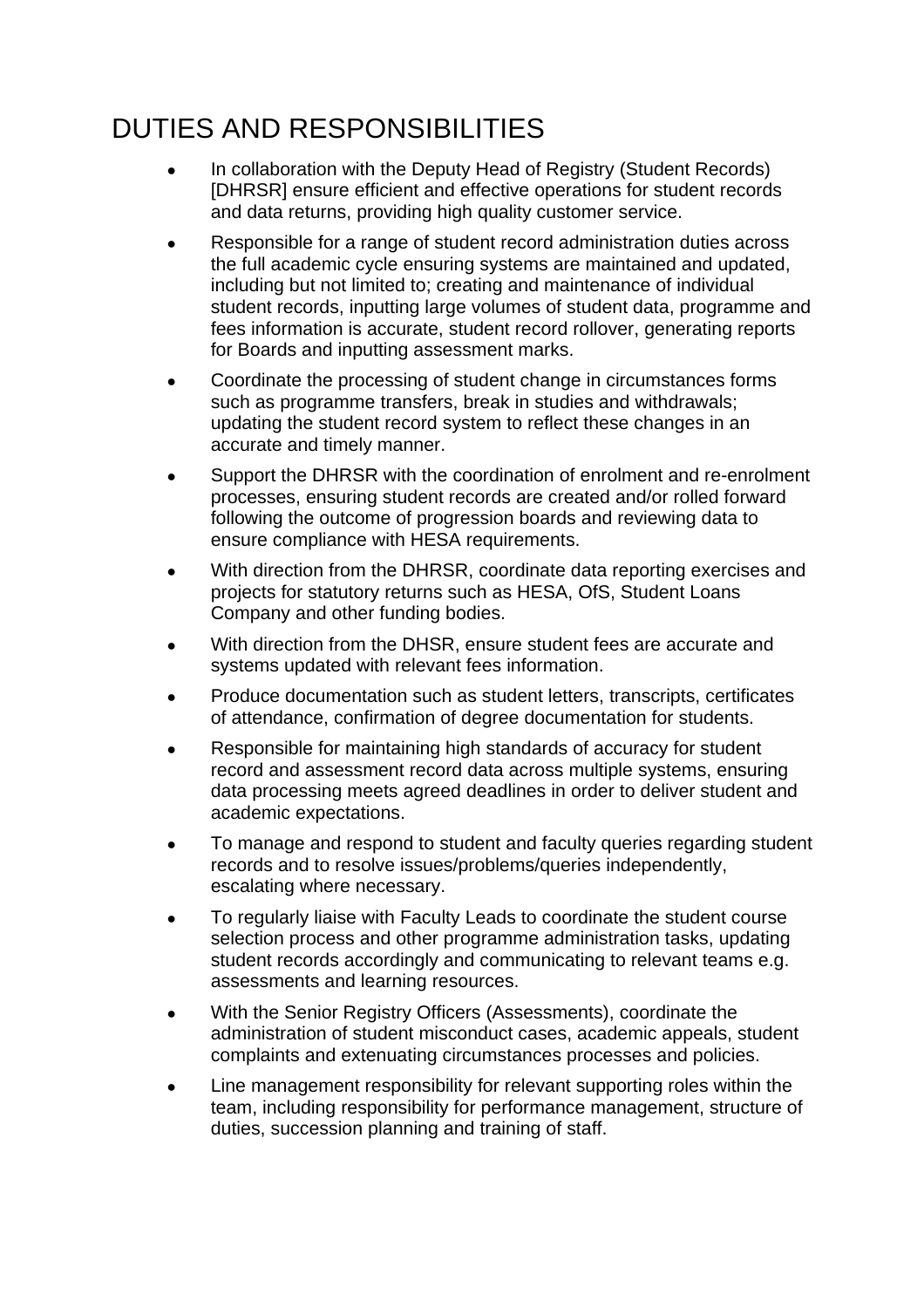- Undertake committee servicing responsibilities for meetings as appropriate, including production of agendas, secure collation and distribution of papers and formal minute writing.
- Collaborate with other professional staff teams, such as Student Support and Development, Quality and Timetabling in the operational planning of academic programmes and wider Registry processes.
- Provide support for the wider Registry team during peak periods (e.g. assessments) to ensure all tasks are carried out and deadlines met.
- To manage the general Registry mailboxes ensuring that enquiries are fully responded to in a timely, clear and empathetic manner, investigating where necessary to resolve issues that may arise.
- Understand, comply and advise staff and students on Registry processes, policies and systems; and proactively contribute to the continuous improvement of these.

#### OTHER DUTIES

- Any other duties commensurate with the level of responsibility of this post, for which the post holder has the necessary experience and/or training and as instructed by the College.
- Work at weekends and outside of normal office hours will be required occasionally.
- Travel may be required.

### ABOUT THE COLLEGE

Founded in 2012, New College of the Humanities at Northeastern has established itself as a prestigious higher education institution based in the heart of London. After becoming part of Northeastern University's global network in early 2019, the College has undergone a period of rapid growth, having been granted Taught Degree Awarding Powers in February 2020 and moving to new premises in 2021. NCH continues to grow taking in more students year on year, further expanding its courses, network and opportunities.

### PERSON SPECIFICATION CRITERIA

| <b>Qualifications</b>                                                    | Essential/D<br>esirable |
|--------------------------------------------------------------------------|-------------------------|
| Honours degree or equivalent relevant experience.                        |                         |
| <b>Experience/Knowledge</b>                                              |                         |
| Experience of working in Higher Education.                               |                         |
| Demonstrable experience of using student records management systems      |                         |
| to perform a range of administrative activities and functions across the |                         |